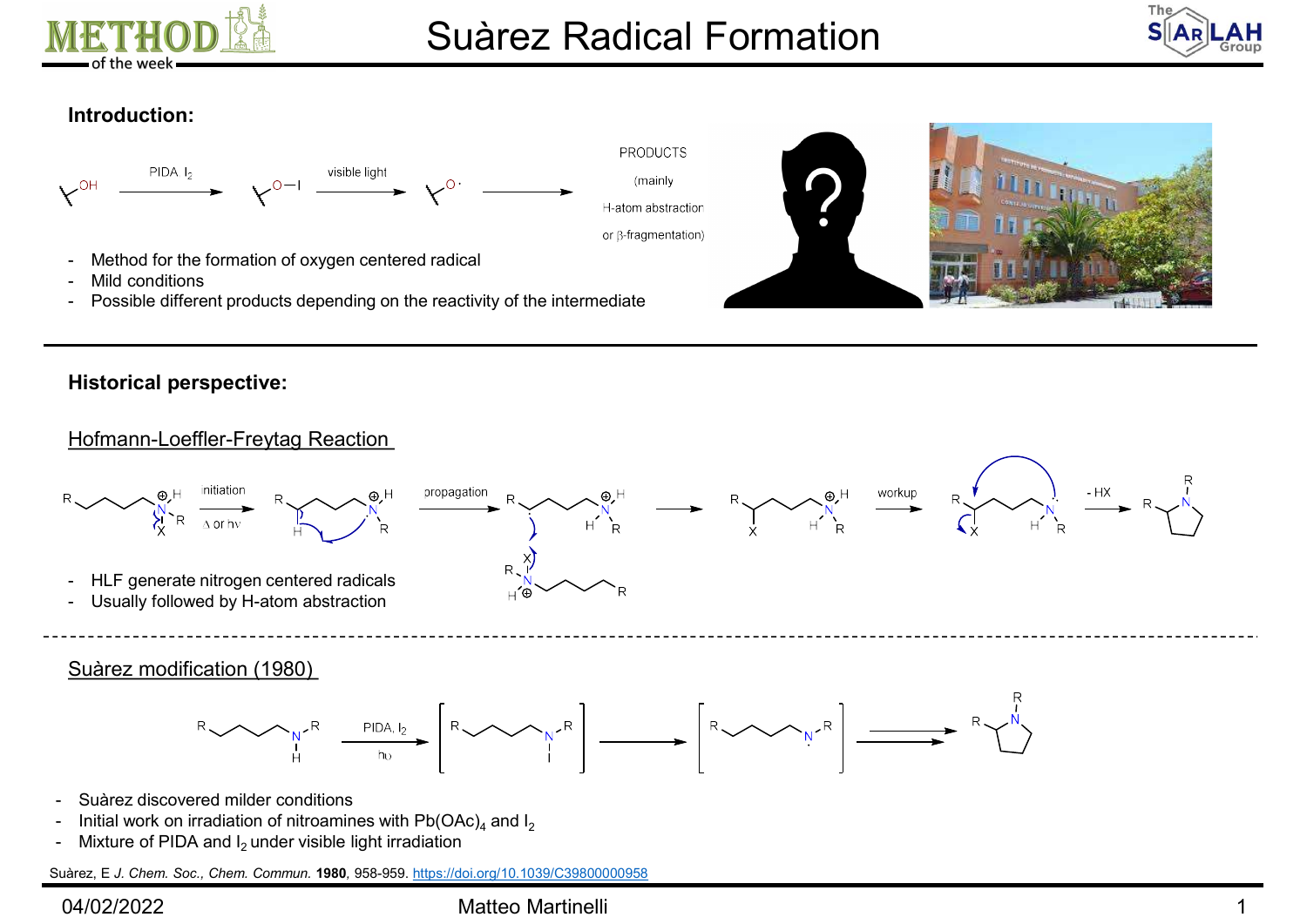



## Development of the method (1984):

# **SUATEZ RADICAL FOR SUATEL SUARE SET AND SUARE SUARE SUARE SUARE SUARE DIAGETATE,<br>
INTRAMOLECULAR HYDROGEN ABSTRACTION. IODOSOBENZENE DIAGETATE,<br>
AN EFFICIENT AND CONVENIENT REAGENT FOR ALKOXY RADICAL GENERATION<br>
José 1.**

**SUATEZER**<br> **SUATEZER**<br> **SUATEZER**<br> **CONSIGNATES ON A STRACTION. IODOSOBENZENE DIACETA<br>
<b>AN EFFICIENT AND CONVENIENT REAGENT FOR ALKOXY RADICAL GENER<br>
JOSÉ I. CONCEPCIÓN, COSTE G. Francisco, Rosendo Hernández<br>
JOSÉ A. Sal** 

- 
- 
- Catalytic amounts of  $I_2$  could be used with longer reaction times.

Suàrez, E. Tetrahedron Letters 1984, 25 , 1953-1956. https://doi.org/10.1016/S0040-4039(01)90085-1





- 
- 
- elimination.

Suàrez, E. Tetrahedron Letters 1986, 27 (3), 383-386. https://doi.org/10.1016/S0040-4039(00)84025-3

- 
- 
- light required).

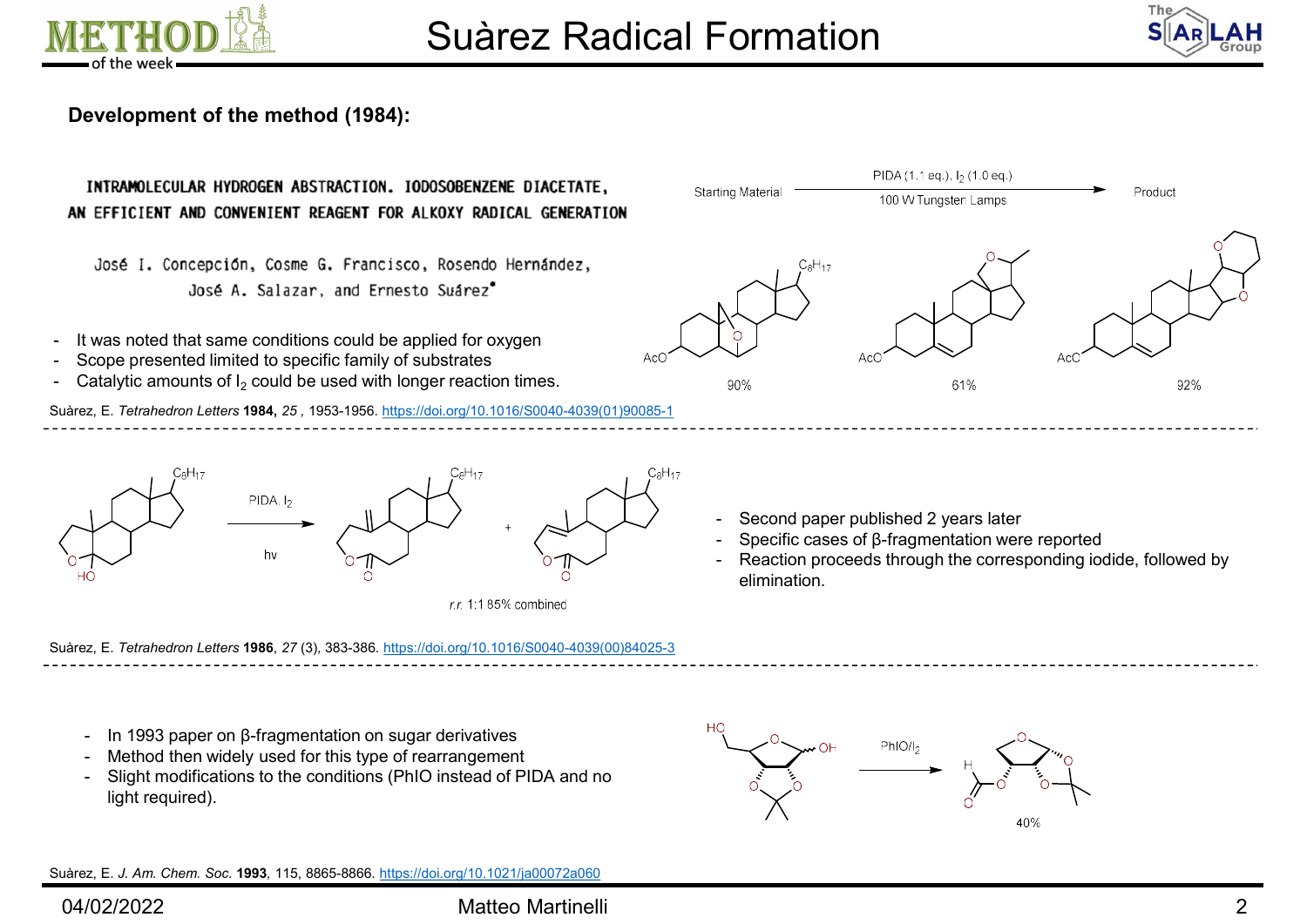



## Applications to synthesis:



Mootoo, D. R. Eur. J. Org. Chem. 2011, 6281–6287. https://doi.org/10.1002/ejoc.201100815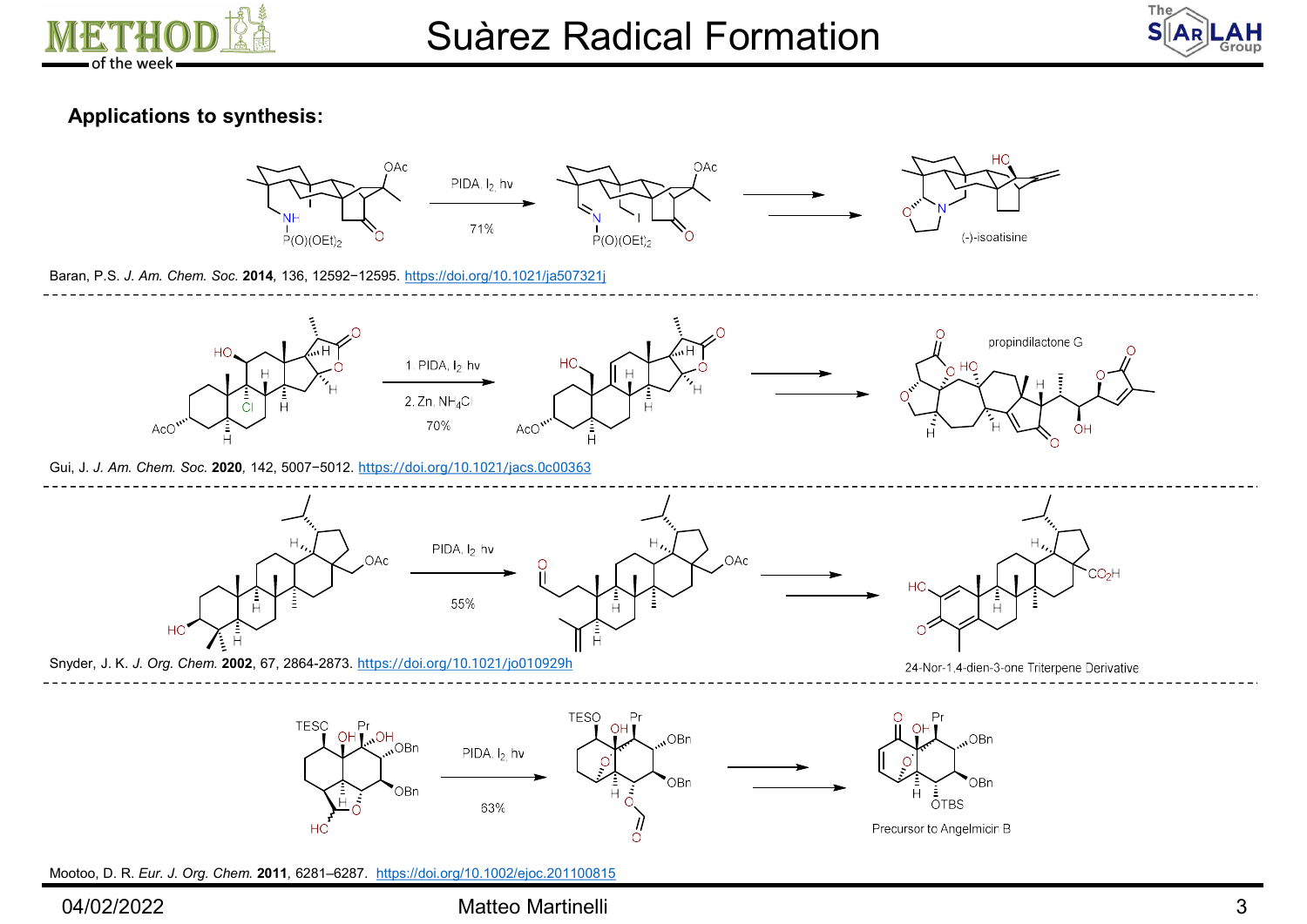



## Mechanisms:

- 
- **IETHOD A**<br> **IN THOD A**<br> **I** of the week<br> **IN 1994 work in which hypoiodite specie were spectroscopically detected<br>
<b>IN 1994 work in which hypoiodite specie were spectroscopically detected<br>
Confirmation by confrontati IETHOD**<br>
of the week<br>
Mechanisms:<br>
- In 1994 work in which hypoiodite specie were spectroscopically detected<br>
- Confirmation by confrontation with other hypoiodites obtained by other methods. **ETHOD Agon Contains Suàrez Radic**<br> **Suàrez Radic**<br> **Examples Suàrez Radic**<br> **Examples Suàrez Radic**<br> **Examples Suàrez Radic**<br> **Examples Suàrez Radic**<br> **Examples Suàrez Radic**<br> **Examples AgoAc + I<sub>2</sub>)**<br> **Examples AgoAc** ) and the set of  $\overline{a}$





Pagè, D. Tetrahedron Letters. 1994, 35(7), 1003-1006. https://doi.org/10.1016/S0040-4039(00)79950-3

- Proposed mechanism with PIDA:<br>- From 1 eq. of PIDA 2 eq. of iodosoacetate are formed
- 
- ) and the set of  $\overline{a}$



pathways of PIDA that must be considered.

Vinod, T. K. J. Org. Chem. 2011, 76, 974–977. https://doi.org/10.1021/jo102051z